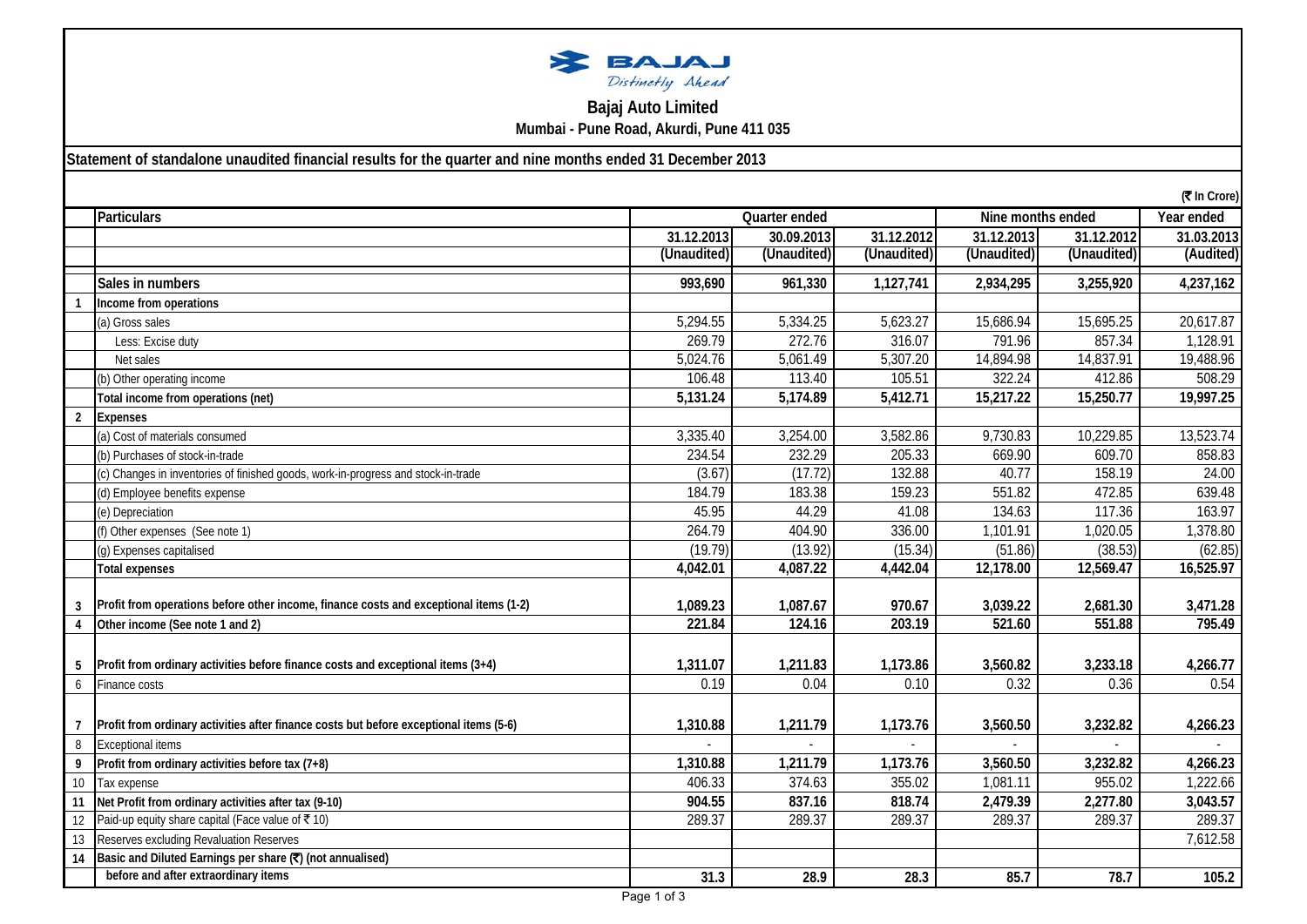| <b>Particulars</b>                                                                      |             | Nine months ended<br>Quarter ended |             |             |             | Year ended  |
|-----------------------------------------------------------------------------------------|-------------|------------------------------------|-------------|-------------|-------------|-------------|
|                                                                                         | 31.12.2013  | 30.09.2013                         | 31.12.2012  | 31.12.2013  | 31.12.2012  | 31.03.2013  |
| A Particulars of shareholding                                                           |             |                                    |             |             |             |             |
| Public shareholding @                                                                   |             |                                    |             |             |             |             |
| Number of shares                                                                        | 144,633,888 | 144,633,888                        | 144,633,688 | 144,633,888 | 144,633,688 | 144,633,888 |
| Percentage of shareholding                                                              | 49.98%      | 49.98%                             | 49.98%      | 49.98%      | 49.98%      | 49.98%      |
| 2 Promoters & Promoter Group Shareholding                                               |             |                                    |             |             |             |             |
| (a) Pledged / Encumbered                                                                |             |                                    |             |             |             |             |
| Number of shares                                                                        | 79.855      | 86,855                             | 166,585     | 79.855      | 166.585     | 148,855     |
| Percentage of shares (as a % of the total shareholding of promoters and promoter group) | 0.06%       | 0.06%                              | 0.12%       | 0.06%       | 0.12%       | 0.10%       |
| Percentage of shares (as a % of the total share capital of the company)                 | 0.03%       | 0.03%                              | 0.06%       | 0.03%       | 0.06%       | 0.05%       |
| (b) Non-encumbered                                                                      |             |                                    |             |             |             |             |
| Number of shares                                                                        | 144,653,277 | 144.646.277                        | 144,566,747 | 144,653,277 | 144,566,747 | 144,584,277 |
| Percentage of shares (as a % of the total shareholding of promoters and promoter group) | 99.94%      | 99.94%                             | 99.88%      | 99.94%      | 99.88%      | 99.90%      |
| Percentage of shares (as a % of the total share capital of the company)                 | 49.99%      | 49.99%                             | 49.96%      | 49.99%      | 49.96%      | 49.97%      |
| @ including equity shares represented by GDRs.                                          |             |                                    |             |             |             |             |

|                                                | Quarter ended |
|------------------------------------------------|---------------|
|                                                | 31.12.2013    |
| <b>B</b> Investor complaints                   |               |
| Pending at the beginning of the quarter        | <b>Nil</b>    |
| Received during the quarter                    |               |
| Disposed of during the quarter                 |               |
| Remaining unresolved at the end of the quarter | Nil           |

| Segment-wise revenue, results and capital employed   |                                    |                          |             |             |             |              |
|------------------------------------------------------|------------------------------------|--------------------------|-------------|-------------|-------------|--------------|
|                                                      |                                    |                          |             |             |             | (₹ In Crore) |
| <b>Particulars</b>                                   | Nine months ended<br>Quarter ended |                          |             |             |             | Year ended   |
|                                                      | 31.12.2013                         | 30.09.2013               | 31.12.2012  | 31.12.2013  | 31.12.2012  | 31.03.2013   |
|                                                      | (Unaudited)                        | (Unaudited)              | (Unaudited) | (Unaudited) | (Unaudited) | (Audited)    |
| Segment revenue                                      |                                    |                          |             |             |             |              |
| Automotive                                           | 5,220.87                           | 5,207.65                 | 5,506.38    | 15,392.24   | 15,510.77   | 20,419.98    |
| Investments                                          | 126.98                             | 91.40                    | 109.52      | 341.35      | 291.88      | 372.76       |
| Unallocable                                          | 5.23                               |                          |             | 5.23        |             |              |
| <b>Total</b>                                         | 5,353.08                           | 5,299.05                 | 5,615.90    | 15,738.82   | 15,802.65   | 20,792.74    |
| Segment profit / (loss) before tax and finance costs |                                    |                          |             |             |             |              |
| Automotive                                           | 1.179.11                           | 1,120.66                 | 1,064.54    | 3,214.97    | 2,941.94    | 3,894.85     |
| Investments                                          | 126.73                             | 91.17                    | 109.32      | 340.62      | 291.24      | 371.92       |
| Unallocable                                          | 5.23                               | $\overline{\phantom{a}}$ |             | 5.23        |             |              |
| <b>Total</b>                                         | 1,311.07                           | 1,211.83                 | 1,173.86    | 3,560.82    | 3,233.18    | 4,266.77     |
| Less: Finance costs                                  | 0.19                               | 0.04                     | 0.10        | 0.32        | 0.36        | 0.54         |
| Total profit before tax                              | 1,310.88                           | 1,211.79                 | 1,173.76    | 3,560.50    | 3,232.82    | 4,266.23     |
| Capital employed                                     |                                    |                          |             |             |             |              |
| Automotive                                           | 2,463.93                           | 1,761.60                 | 1,934.11    | 2,463.93    | 1,934.11    | 2,844.10     |
| Investments                                          | 7,941.75                           | 7,750.59                 | 6,593.25    | 7,941.75    | 6,593.25    | 6,542.42     |
| Unallocable                                          | 195.58                             | 78.57                    | 144.63      | 195.58      | 144.63      | (1, 298.20)  |
| <b>Total</b>                                         | 10,601.26                          | 9,590.76                 | 8,671.99    | 10,601.26   | 8,671.99    | 8,088.32     |